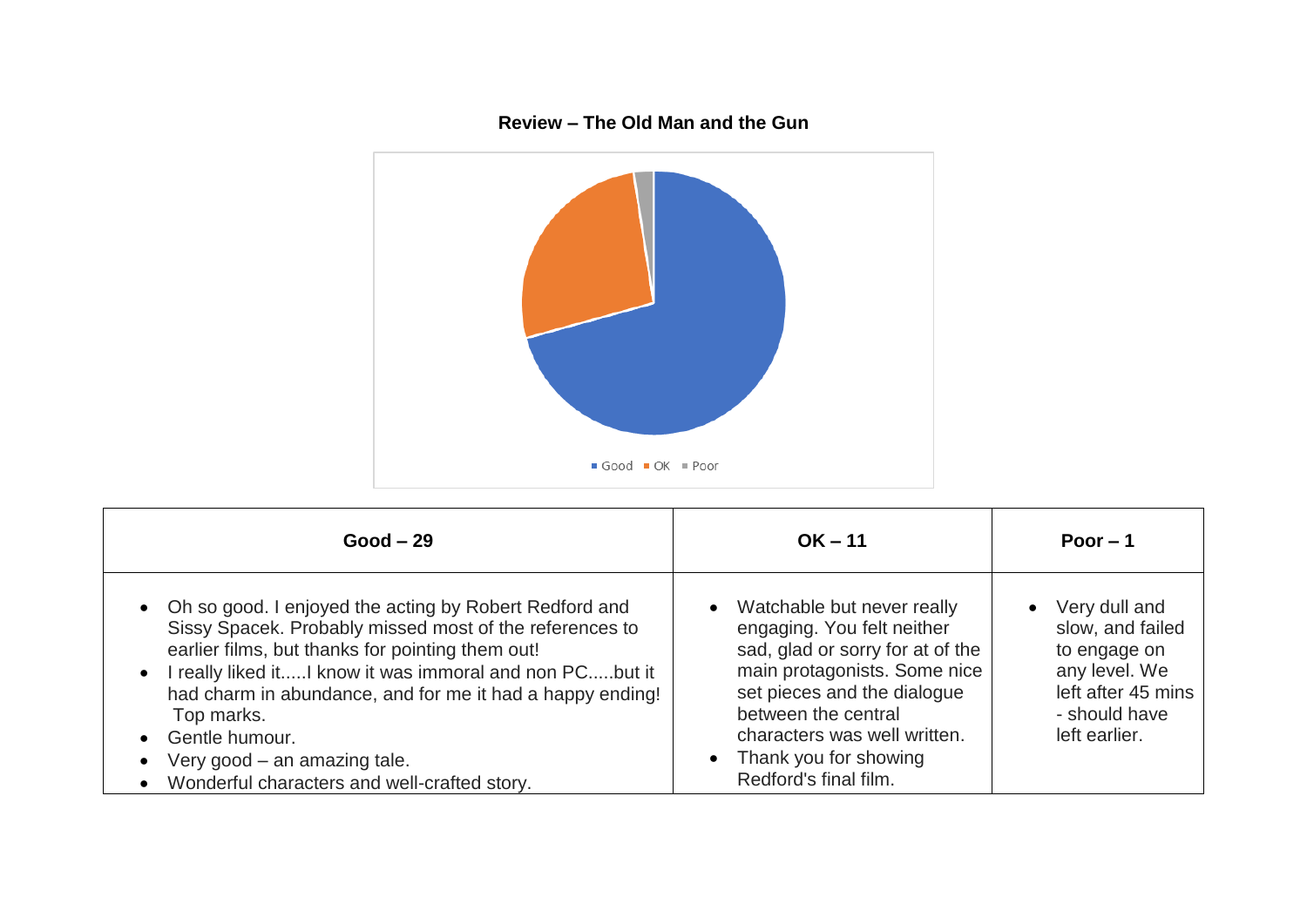- Very good and enjoyable. Nobody got shot a few people got robbed. Amusing! All acting first rate. Thank you film committee.
- I thought it was good with much food for thought.
- We thought it was good entertainment. A light-hearted film, very suitable for a summer's evening.
- Good film but not as dramatic as I thought it would be. Thought it would be about sinner saved by a good woman, but actually he found bank robbing too interesting.
- Much better than expected. The interaction between Sissy Spacek and Robert Redford was wonderful. Nice to see that he still has a twinkle in his eye at 82.
- Well-made film, hard to believe that Redford was 82 when he made it and Sissy Spacek 70. Great actors. Doesn't say much for the justice system in the USA when Forrest Tucker escapes from prison a dozen times and doesn't learn any lessons!
- A nice, gentle enjoyable film. Some of the dialogue was a bit difficult to hear at times but apart from that it was a good film and I enjoyed it. Thank you for showing it.
- Engaging story with interesting characters. Well-performed and directed. A good swansong for Redford. Incidentally, the film that Jewel and Forrest watch in the cinema towards the end is 'Two-Lane Blacktop', for those who are interested in knowing.
- An interesting film. Amusing ending.
- Very good. It was slow but all the more time to admire experts at work. Could have done with subtitles occasionally - Mr Affleck mumbled the most. But, overall, an entertaining homage to both Mr Tucker & Mr Redford charming men. Thanks, again, to The Programming Committee.
- Excellent acting in an otherwise ordinary film with a well-trodden storyline. Glad we arrived early for the AGM which was interesting and informative.
- Ok-ish. We didn't need the photos of all the places he'd robbed nor cartoonish visuals of his escapes. Time to call it a day, Robert.
- Quite entertaining at times. Dialogue a bit difficult to follow when the men were talking, but that could just be me. Did not quite live up to its billing I feel.
- Having seen the film trailed when it was first released I'd probably seen all the high points then, so no surprises!
- The film was well acted and directed but – even though a true story – I just couldn't bring myself to 'like' a bank robber, or a bank robber's story. So for me the subject was not an acceptable one; you can't sanitise this sort of behaviour.
- Rather slow and I got a bit bored, but the acting was